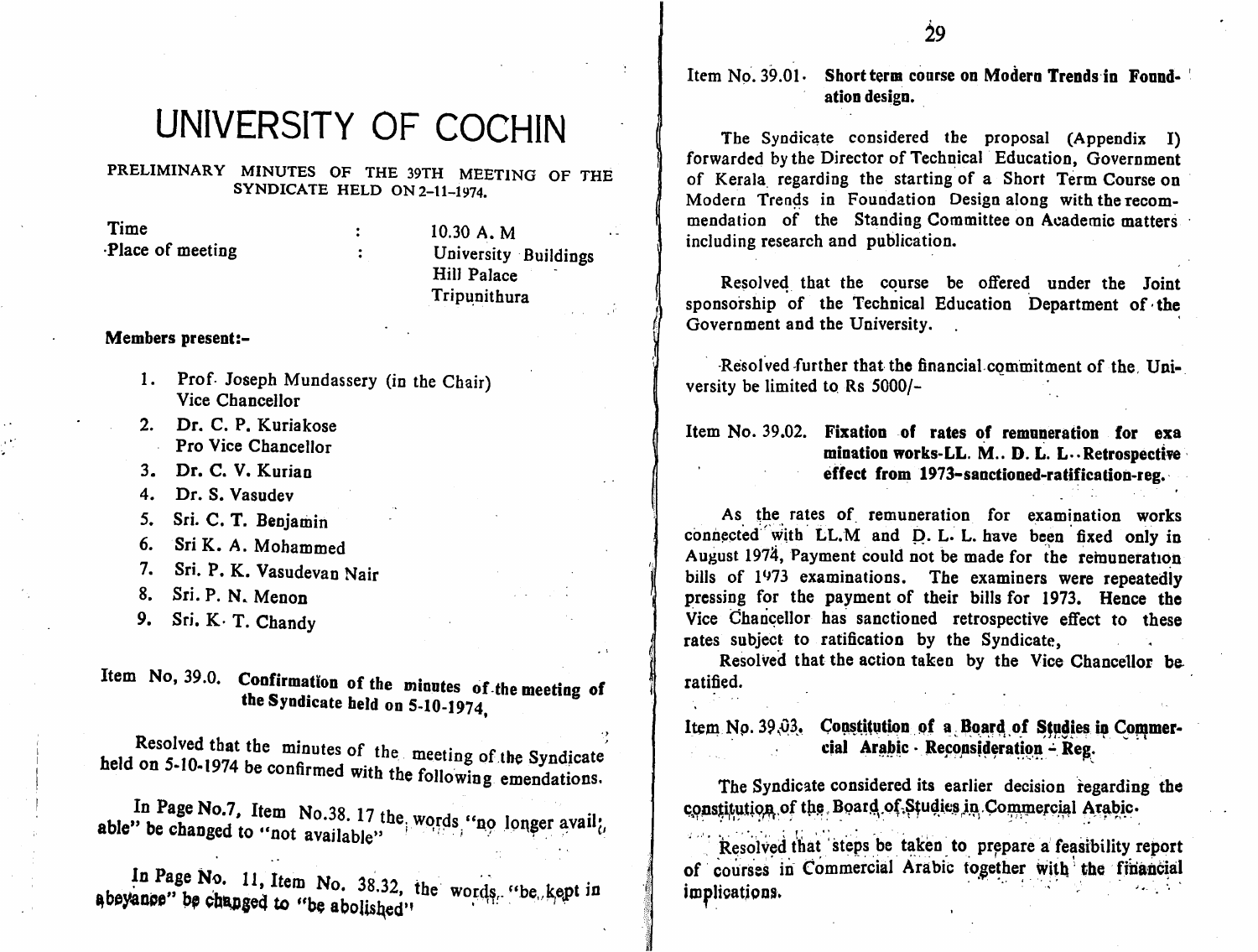### Item  $\text{N} \cdot \text{.}$  39.04. Special allowance to the emploovees who  $\frac{1}{31}$ attended the works conected with the selection of Assistant II Grade - Ractification reg -

In the light of the recommendation of the Standing Committee on Staff and Establishment that to the employees who attended the works connected with the selection of Assistant II Grade may be sanctioned". Sanction special allowance was accorded by the Vice Chancellor for the payment of the above allowance, subject to ratification by the syndicate.

Resolved that the action taken by the Vice Chancellor be **Resolved** that the proposals for the IV semester of the B. ratified.

### Item No. 39.05. Raising the number and value of University Junior Research Fellowship.

The Syndicate considered the proposal of raising the amount and iver or senorarships in the departments along with the recommendation of the Standing Committee on Academic matters including Research and Publication.

Resolved that the question of raising the amount of scholar ship be placed before the Inter University Consultative Committee.

ence the that the question of raising the No. of  $s_{\text{e}}$  is the experiment be taken up after taking a decision on the enhancement of  $d_{\text{e}}$ decision on the enhancement of the value of the scholarship.

Item No. 39.06. Pending bills of M/s. N. M. Tripathy, Bombay<br>The Syndicate considered the payment of bills of M/s. N. M. Tripathy, Bombay for the purchases made during 1967, 1968 and 1969.

Resolved that the Finance Officer of the University be required to examine the whole question in detail including the receipts of all the books, and any advance payment made for he purchase of these books. any advance payment made for

### Item No. 39.07. Minutes of the meeting of the Board of Studies in Bubber Processing and Technology

The Syndicate considered the Minutes of the meeting of the Board of Studies in Rubber Processing and Technology the Board of Studies in Rubber Processing'and Technology along with the recommendation of the Standing Committee.on Academic matters including Research and Publication.

Tech. course in Rubber Processing and Technology be accepted.

 $A = 2.127$ 

Resolved further that a total sum of Rs. 300/- per head for the whole period of training and practicals be given,  $\mathbb{R}$  and

### item No. 39,08. ' Starting of an M. Phil. Course in the School of Management Studies in place of the existing M. Com. cour;se - proposal of the Director.

The Syndicate considered the proposal of the Director, School of Management Studies to start au M. Phil. course in place of the existing M. Com. course along with the recommendation of the Standing Committee on Academic matters including Research and Publication.

Resolved that the entire proposal be studied in all its aspects by a committee.

Resolved further that a Committee be constituted with the following members.

- 1) Director, School of Management Studies.
- $(2)$  One nominee of the U.G.C.
- 3) One nominee of the Kerala University
- 4) Head of the Department of Marine Sciences
- 5) Head of the Department of Physics
- 6) Pro Vice Chancellor.

ŋ.

 $\mathbf{H}$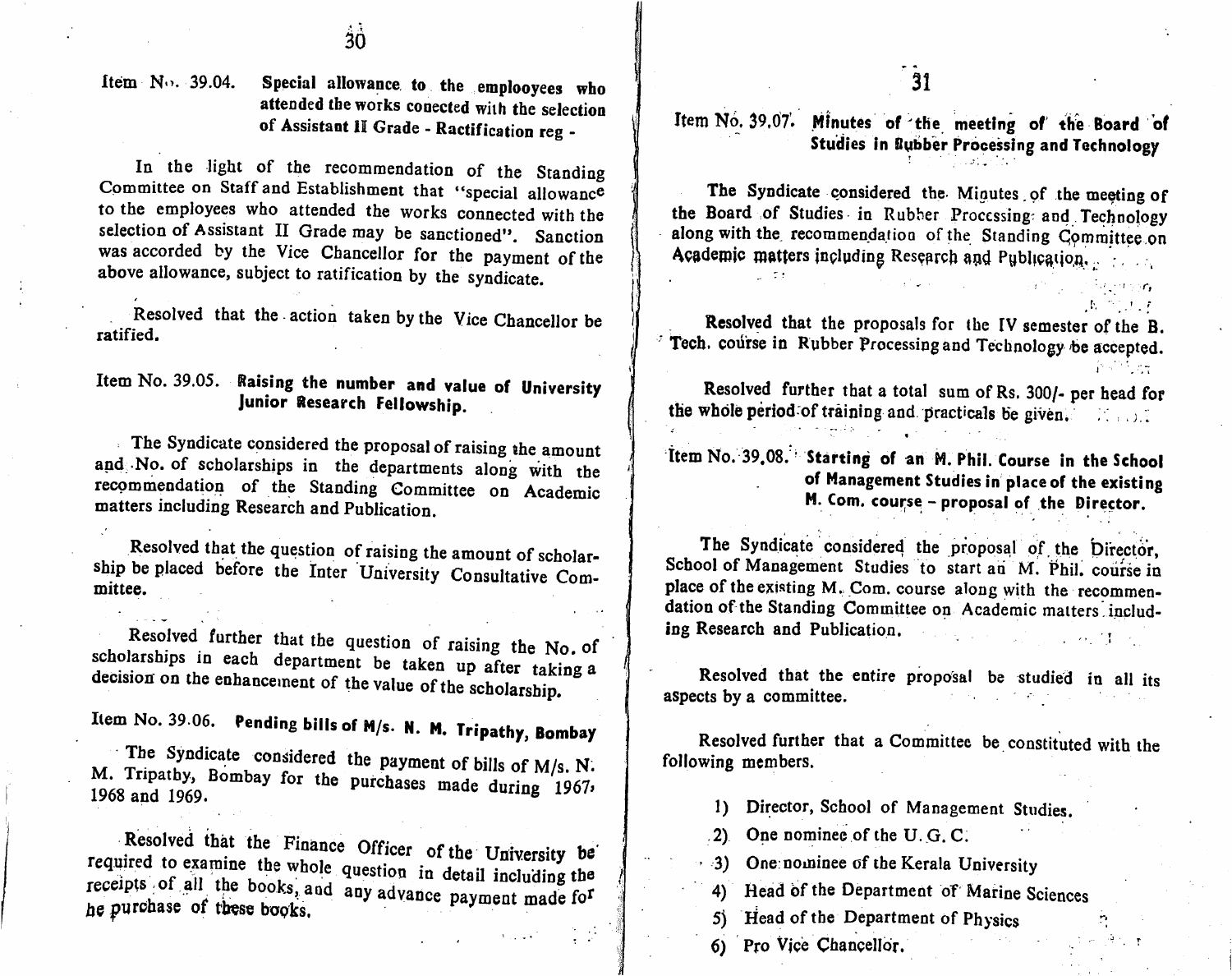Altem No. 39.09. Pay and allowances to Gurkha Watchersincrease in the total emoluments-sanctionedratification of.

Sanction was accorded by the Vice Chancellor Ito the 'Consolidaed allowance given to the Gurkha Watchers being ncreased to Rs. 227/ .p.m. w.e.f. 1-1-1974 and to the consolidated allowance given to the Gurkha Watchers who are not occupying quarters being increased to Rs, 243/- p.m. w.e.f.  $1 - 4 - 1974.$ 

Resolved that the action taken by the Vice Chancellor-be ratified.

Item No. 30.10. Revised rates of D. A. for examiners/question paper setters and those who travel on examination business of the University-consider. ation of.

The Syndicate considered the proposal for revising the rates of D. A. for examiners/question paper setters and those who<sup>n</sup> travel on Examination business of the University.

Resolved that the rates of D. A. for examiners/question paper setters and those who travel on examination business on the University be revised as follows:

1) Persons coming from within the State for Examination purpose be paid D. A. at Rs. 15/-

2) Persons coming from outside the State for attending examination duties be paid D. A, at Rs.25/-

3) The other conditions for payment of D. A. remain the same.

Item No. 39.11. Maintenance and special repairs to the Hoste **Building attached to the Marine Sciences** Department, Ernakulan:-Awarding of work to the lowest tenderer-sanctioned-ratification of.

Sanction was accorded by the Vice Chancellor subject to ratification by the Syndicate to the work of "Main tenance and special repairs to the hostel building attached to the Department of Marine Sciences'' being awarded to Sri. P. S. John, Contractor, Parakattu House, Kunnackal P. O. Muvattupuzha at 54% above the estimate rate of Rs.  $18,200/-$ 

Resolved that the action taken by the Vice Chancellor be ratified.

Item No. 39. 12. Pay-Revision of Pay and Dearness Allowances-Disbursement of arrears for the period prior to 1-4-1974-consideration of.

The Syndicate considered the proposal of implementing the G. O. (p) 311/74/Fin dated 20th September 1974 regarding the mode and time of payment of the arrears of pay and dearness allowance for the period prior to 1-4-74 along with the recommendation of the standing committee on Staff and Establishment.

Resolved that the G.O.No. G.O. (P) 311/74/Fin dated 20th September 1974 be made applicable to the University.

<sup>2</sup> Item No. 39. 13. Revision of pay scales of non-teaching staffscales which were left out at the time of the earlier revision - consideration of.

The Syndicate considered the revision of certain scales of pay which were left out at the time of the earlier revision along with the recommendation of the standing committee on Staff and Establishment.

Resolved that the scales of pay that were left out at the. time of the earlier revision be revised as follows:

| <b>Existing scale</b>                                                  | Revised scale                                                                                           |
|------------------------------------------------------------------------|---------------------------------------------------------------------------------------------------------|
| 1. Rs. 600-50-1000<br>2, Rs. 120-8-152-9-215<br>3. Rs. 110-7-152-8-200 | Rs. 850-50-1350-50/2-1450<br>Rs. 265-10-275-12-335-13-400-13/2-465<br>Rs. 255-10-355-10/2-405<br>$\sim$ |

Resolved further that the rates fixed for travel in the University Bus and Tempo van prevalent earlier be strictly enforced.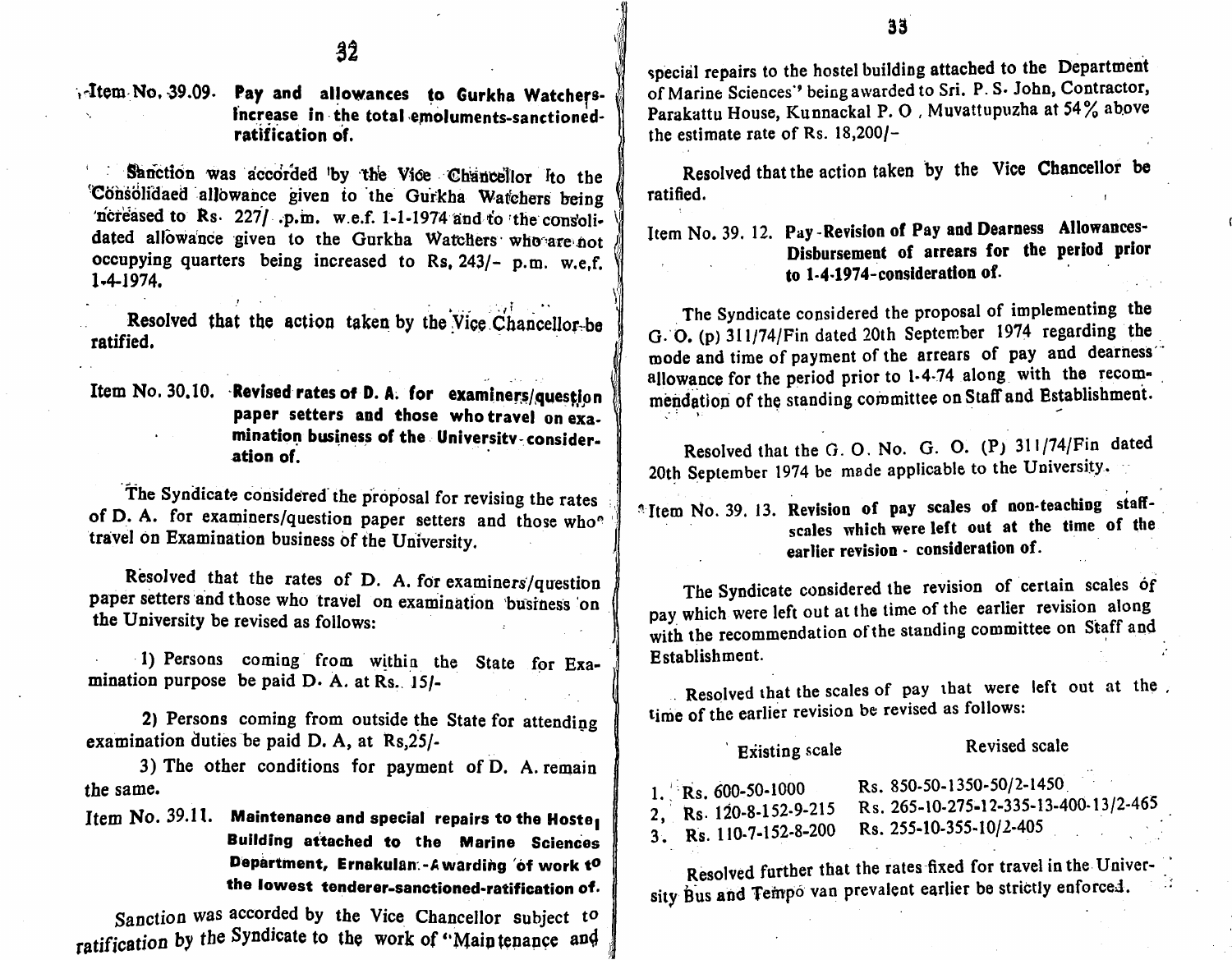Item No. 39.14. Pay and allowances—Onam Advance—Disburse $\gamma$ ment-sanctioned-ratification of-

In the light of G. O. (MS) No. 260/74/Fin dated  $17-8-74$ , sanction was accorded by the Vice Chancellor subject to ratification by the Syndicate to the following.

1) The Onam advance being drawn and disbursed during the period from 23rd to 28th August 1974.

2) The pay and allowances for the month of August 1974 being disbursed on 23rd August 1974.

 $\mathbb{R}$ Resolved that the action taken by the Vice Chancellor be  $r_{\rm{diff}}$  and  $r_{\rm{diff}}$  and  $r_{\rm{diff}}$  and  $r_{\rm{diff}}$  and  $r_{\rm{diff}}$  and  $r_{\rm{diff}}$  and  $r_{\rm{diff}}$  and  $r_{\rm{diff}}$  and  $r_{\rm{diff}}$  and  $r_{\rm{diff}}$  and  $r_{\rm{diff}}$  and  $r_{\rm{diff}}$  and  $r_{\rm{diff}}$  and  $r_{\rm{diff}}$  and  $r_{\rm{diff}}$  and  $r_{\rm{diff}}$  a

Item No. 39.15. Ph.D. Thesis entitled "Studies on the Primary Production in the Indian Seas" submitted by Sri. P. V. Ramachandran Nalr.

The Syndicate considered the report of the three examiners who were appointed to value the thesis entitled "Studies on the Primary Production in the Indian Seas" submitted by Sri P. V. Ramachandran Nair along with the individual Reports of the Chairman and members  $\frac{1}{2}$  and  $\frac{1}{2}$  are  $\frac{1}{2}$ . tions of the Deap. Faculty of M. C. C. :  $\alpha$ . tions of the Dean, Faculty of Marine Sciences.

Resolved that the degree of Doctor of Philosophy be conferred upon Mr. P. V. Ramachandran Nair in the Facu Marine Sciences. ivan in the Faculty of con-

Item No. 39.10. Award of Commonwealth Academic Staff **Fellowships/Scholarships for the year 1974-75—** Financial Commitment to the University.<br>The Syndicate considered the proposal of sending staff

 $\frac{1}{2}$  bers of the various dependences to proposal of sending staff studies in  $\Pi$  K under the  $G$  undergo training and studies in U. K. under the Commonwealth Academic Staff , Fellowships/Scholarships programmes. The Syndicate also con-Ferritually programmes. The Syndicate also con sidered the requests of Dr Gopalakrishnan Nair, lecturer of the Physics Department, Dr. Rayorath Damodaran and Mr-Sydney Samuel in the Department of Marine Sciences applicants for the award of Commonwealth Academic Staff Felloships/Scholarships programme.

Resolved that the following norms be approved for sponsoring University teachers for studies/training abroad for periods of an year or more.

1) One candidate from each departn ent may be sponso. red each year.

2) A teacher may be considered again for a foreign training only after 3 years of his return from an earlier assignment.

3) Those who avail of these opportunities for faculty development may be asked to execute appropriate agreement to serve the University.

Resolved further that during the current academic year the following staff members be sponsored for the award of the Felloship/Scholarship. Sun mean of Free Porch

Dr. Gopalakrishnan Nair Department of Physics Lecturer

Mr. Sydney Samuel Department of Marine Sciences

the control of the control of the control of the

Item No. 39.17. Representation from Sri. V. C. Scaria, Work Superintendent Grade I—considering of.

The Syndicate considered the request of Sri V. C. Scaria, Work Superintendent Grade I to grant him a persoanl scale of pay equal to that of Senior Grade Assistants in the University pay equal to that of Senior Grade Assistants in the University considering his long experience along with the recommendation of the standing Committee on staff and Establishment.

Resolved that the request of Sri V. C. Scaria, Work Superitendent Grade I be declined.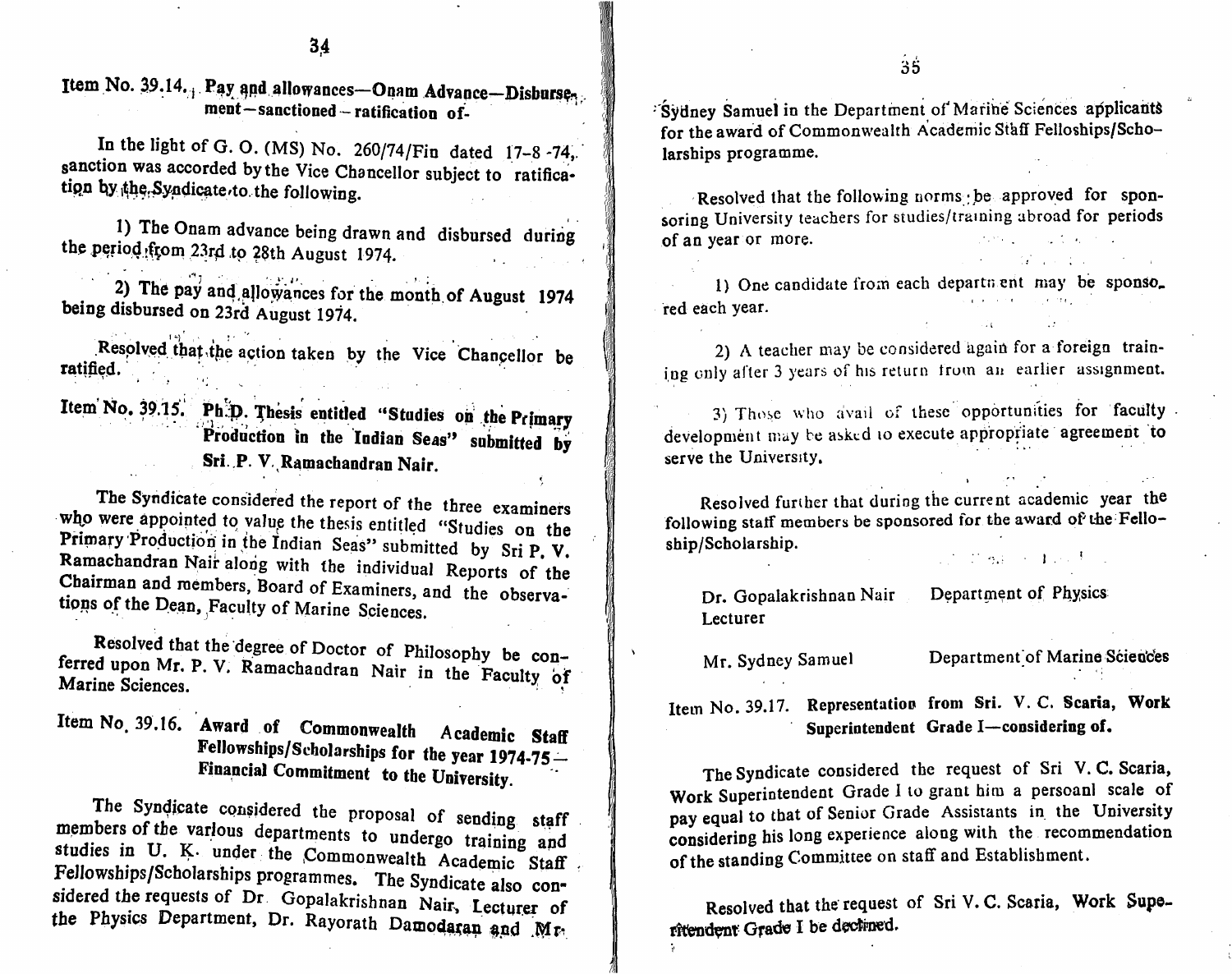Item No. 39.18. Selection of the candidates for B. Tech Course Manuscriptum and Manuscriptum APPENDIX I in Robber Processing and Technology.

#### Withdrawn.

## Item No. 39.19. 3rd All India Symposium on Estuarine Biology.

The Syndicate considered the request of the Head of the Department of Marine Sciences to grant an amount of Rs 5,000/request of the Head of the  $\Gamma$  - The College of Equipments of The  $\Gamma$  $\sim$  , over and above the amount of Rs.8,345/- sanctioned by the<br>U. G. C. for meeting the contingent expenditure along with the  $r = 0$  commendation of the standing  $Q_{\text{max}}$  is the standing  $Q_{\text{max}}$  is the standing  $Q_{\text{max}}$  is the standing  $Q_{\text{max}}$  is the standing  $Q_{\text{max}}$  is the standing  $Q_{\text{max}}$  is the standing  $Q_{\text{max}}$  is the standing  $Q_{$ including research and publication including research and publication.

amount of Rs 8,345/- sanctioned by the U. G C. be granted for<br>meeting the Continuum with the U. G C. be granted for meeting the Contingent expenditure for the 3rd posium on Estuarine Biology. be granted for All India Sym-

Item No. 39.20. Budget proposals for 1975-76.

The Syndicate considered the Budget proposals.

Figure the Budget proposals be approved.

The meeting came to a close at 2 p.M.

# Hill Palace,<br>8-11-1974.

#### REGISTRAR

#### Appendix to Item No. 39.01

#### Proposal regarding the Short Term Course on Modern Trends in Foundation design.

The College of Engineering, Trivandrum conducted an Advanced Summer School on Coastal Hydraulics during the month of June, 1973 under the auspices of the Indian Society of Technical Education. The course was attended by participants Selected on an All India bosing and is the test of the participants Selected on an All India basis and it included practicing engine ers from our State. Subsequently we have received several required. ests from Engineers in Kerala to organise a course of short duration on 'Modern Trends in Foundation design. ' Due to the peculiar soil characteristics of our State, Foundation design and construction, have assumed very much importance from the points of Engineering design and economy, and hence this course will be of immence value to engineers 'of our State. While we realise this, I regret to state that due to lack of funds, the aspiration of those engineers are not met. The proposal to have the course self-supporting by way of fees is not possible since  $t_{\text{max}}$  supporting by way of fees is not possible since  $\frac{m}{2}$  such courses are sponsored elsewhere by the Q. I. P. of the University Grants Commission, Indian Society for Technical Education or Ministry of Education. In view of the economy orders, many Government Departments are not able to depute candidates for such courses.

Considering that the Cochin University takes great interest In areas of specialised rearning, and has become the leading University in the State in organising specialised courses, I request the University to sponsor this course on 'Modern Trends <sup>1</sup>n Foundation Design'. This will be of much use to field Engineers in and around Cochin City in particular, because it is here that most of the challenging foundation problems are met with. The courses can be a short term two-weeks course and can be conducted at the Cochin University Campus. The Faculty of conducted at the Cochin University Campus. The Faculty of the College of Engineering, Trivandrum will actively participate and co-operate in all ways to make the course a grand succes  $\frac{1}{2}$